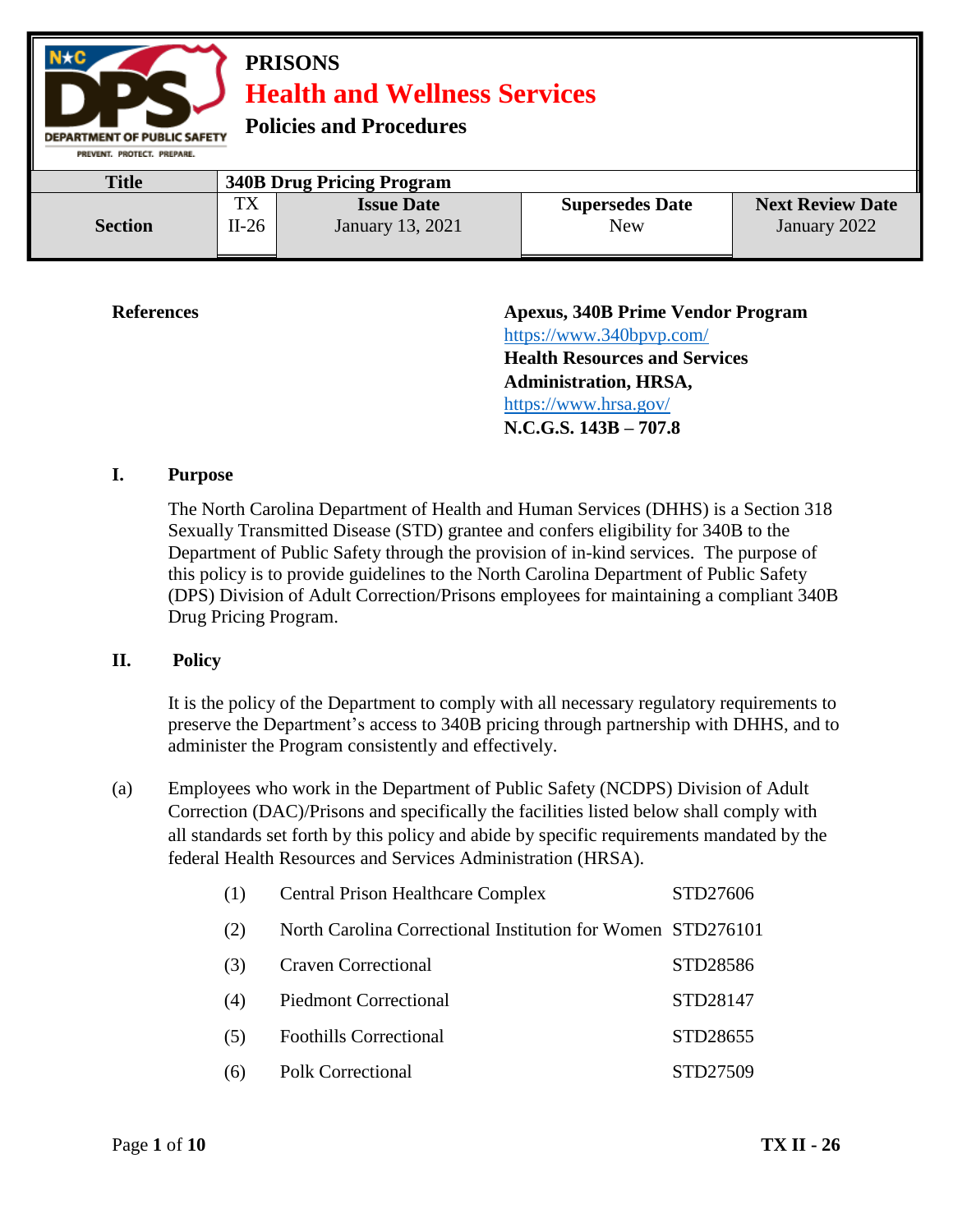**Policies and Procedures** 

| PREVENI, PRUIECI, PREPARE. |               |                                       |                               |                                         |
|----------------------------|---------------|---------------------------------------|-------------------------------|-----------------------------------------|
| <b>Title</b>               |               | <b>340B Drug Pricing Program</b>      |                               |                                         |
| <b>Section</b>             | TX<br>$II-26$ | <b>Issue Date</b><br>January 13, 2021 | <b>Supersedes Date</b><br>New | <b>Next Review Date</b><br>January 2022 |
|                            |               |                                       |                               |                                         |

- (7) DPS ACDP Black Mountain Substance Abuse Treatment Center for Women STD28711
- (8) DPS ACDP Drug and Alcohol Recovery Treatment (DART) Cherry STD27530
- (b) Facility staff shall utilize the provided Facility Standard Operating Procedures (SOPs) for routine daily operations.
- (c) This policy shall be reviewed by the 340B Oversight Committee on an annual basis.

#### **III. Definitions**

DEPARTMENT OF PUBLIC SAFETY

- (a) Health Resources and Services Administration (HRSA) An agency of the U.S. Department of Health and Human Services that is the primary federal agency for improving access to health care services for people who are uninsured, isolated, and medically vulnerable. HRSA provides leadership and financial support to health care providers in every state and US territory.
- (b) Office of Pharmacy Affairs Information System (OPAIS) An information system that provides access to covered entity and manufacturer records, user accounts, change requests, recertification, and registrations. This system increases the integrity and effectiveness of 340B stakeholder information and focuses on three key priorities: security, user accessibility, and accuracy.
- (c) Covered Entity (CE) An organization that is eligible for the 340B Program per the 340B statute, which states an entity must not resell or otherwise transfer 340B drugs to ineligible patients.
- (d) Primary Contact (PC) initial point of contact for a covered entity
- (e) Authorizing Official  $(AO)$  The individual who attests that all information on the OPAIS website is correct, annually certifies the eligibility of the covered entities, attests to the compliance with all program requirements, and receives all communications from HRSA regarding the 340B Program. This individual is authorized to legally bind the agency to a contract.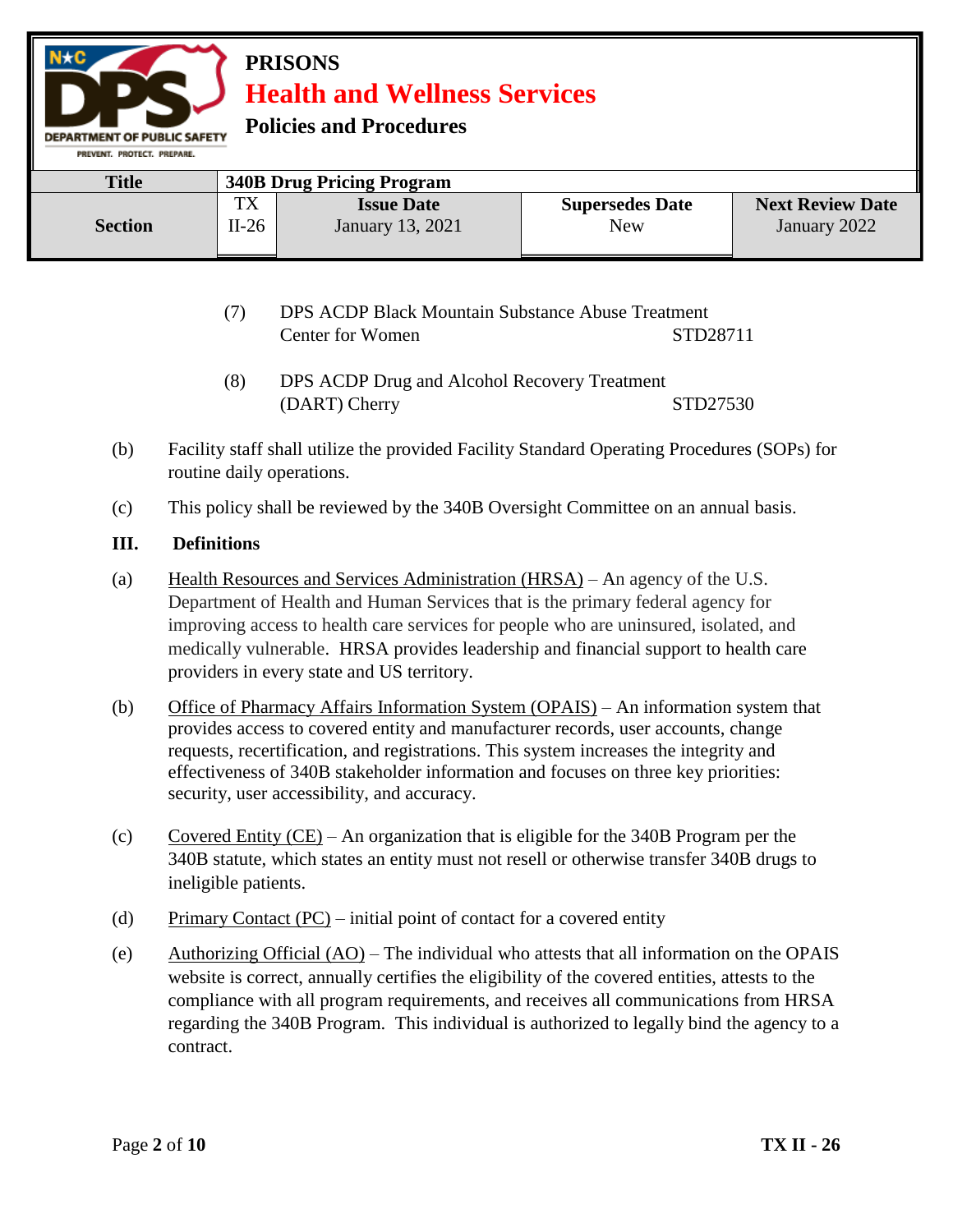**Policies and Procedures** 

| PREVENT, PROTECT, PREPARE, |               |                                              |                               |                                         |
|----------------------------|---------------|----------------------------------------------|-------------------------------|-----------------------------------------|
| <b>Title</b>               |               | <b>340B Drug Pricing Program</b>             |                               |                                         |
| <b>Section</b>             | TX<br>$II-26$ | <b>Issue Date</b><br><b>January</b> 13, 2021 | <b>Supersedes Date</b><br>New | <b>Next Review Date</b><br>January 2022 |

- (f) 340B Patient An offender who is being treated by an eligible provider of a covered entity within the scope of the STD grant while maintaining a patient/provider relationship.
- (g) Electronic Health Record (EHR) Location of all documentation regarding medical history and relationship of patient/provider.
- (h) 340B Staff Personnel who work directly with the 340B Program and require knowledge of the program to ensure accurate prescribing, dispensing, and administering of medications with appropriate documentation.
- (i) Diversion The reselling or otherwise transferring of discounted drugs purchased under 340B account to anyone but the covered entity or an inpatient.
- (j) Material Breach Exceeded point of noncompliance with program as stated by a threshold indicator determined by the 340B Oversight Committee which requires selfdisclosure if non-correctable.

#### **IV. Procedures**

**DEPARTMENT OF PUBLIC SAFETY** 

- (a) Program Enrollment and Eligibility It is essential for continuing Program eligibility that each site is actively registered to participate in the 340B Program and that the accuracy of the 340B OPAIS website is maintained. Enrollment is defined by HRSA and guidelines can be found at: [www.hrsa.gov/opa/registration/index.html](http://www.hrsa.gov/opa/registration/index.html) 
	- (1) All Covered Entities (CE) shall review 340B OPAIS website for accuracy on an annual basis prior to recertification.
	- (2) The 340B Consultant Pharmacist or their designee shall ensure that 340B OPAIS website is complete, accurate, and correct for the following data:
		- (A) All locations registered on the 340B OPAIS website.
		- (B) Main addresses, billing and shipping addresses, Authorizing Official (AO), and Primary Contacts (PC).
	- (3) Any change to a registered covered entity or the request for an additional covered entity must be approved by the 340B Oversight Committee.
	- (4) Dates for registrations are as follows: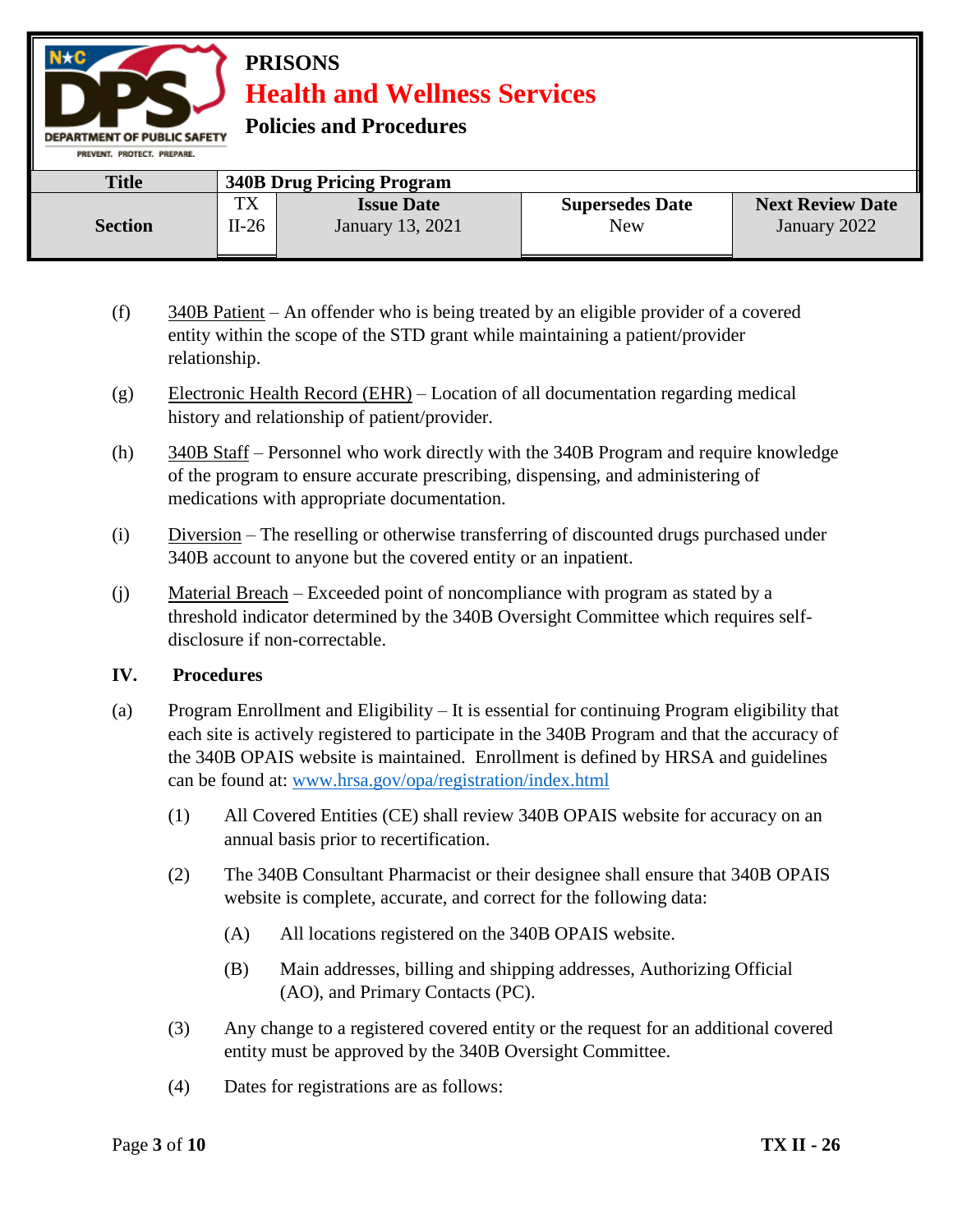**Policies and Procedures** 

**DEPARTMENT OF PUBLIC SAFETY** 

| PREVENT, PROTECT, PREPARE, |         |                                  |                        |                         |  |
|----------------------------|---------|----------------------------------|------------------------|-------------------------|--|
| <b>Title</b>               |         | <b>340B Drug Pricing Program</b> |                        |                         |  |
|                            | TX      | <b>Issue Date</b>                | <b>Supersedes Date</b> | <b>Next Review Date</b> |  |
| <b>Section</b>             | $II-26$ | January 13, 2021                 | New                    | January 2022            |  |

- January 1 January 15 for an effective start date of April 1
- April  $1 -$ April 15 for an effective start date of July 1
- $\bullet$  July 1 July 15 for an effective start date of October 1
- October 1 October 15 for an effective start date of January 1
- (5) Recertification Ensure recertification occurs each year based on guidelines/requirements set forth by HRSA for a STD Grantee. This duty shall be performed by the AO of each CE.
- (6) Procedures for changes of 340B OPAIS HRSA shall be notified immediately via OPAIS updates, under the direction of the 340B Oversight Committee, of any changes to the CE regarding:
	- (A) Authorizing Official.
	- (B) Primary Contact.
	- (C) Change of shipping address.
	- (D) Change of billing address.
	- (E) Change of eligibility to purchase medications.
- (b) Memorandum of Understanding The Memorandum of Understanding (MOU) between NCDHHS and NCDPS requires data to be gathered on a calendar year basis and reported to the DPH no later than March  $1<sup>st</sup>$  of the following year. It shall be the responsibility of DPS Health and Wellness Services to report data to the appropriate personnel.
- (c) Patient Eligibility Patient is deemed eligible only upon meeting the HRSA 340B patient definition. The following criteria must be met:
	- (1) Prescription is documented in the Electronic Health Record (EHR) of an approved covered entity/340B ID:

| Page 4 of $10$ |     |                                                   | <b>TX II - 26</b> |
|----------------|-----|---------------------------------------------------|-------------------|
|                | (B) | North Carolina Correctional Institution for Women | STD276101         |
|                | (A) | <b>Central Prison Healthcare Complex</b>          | STD27606          |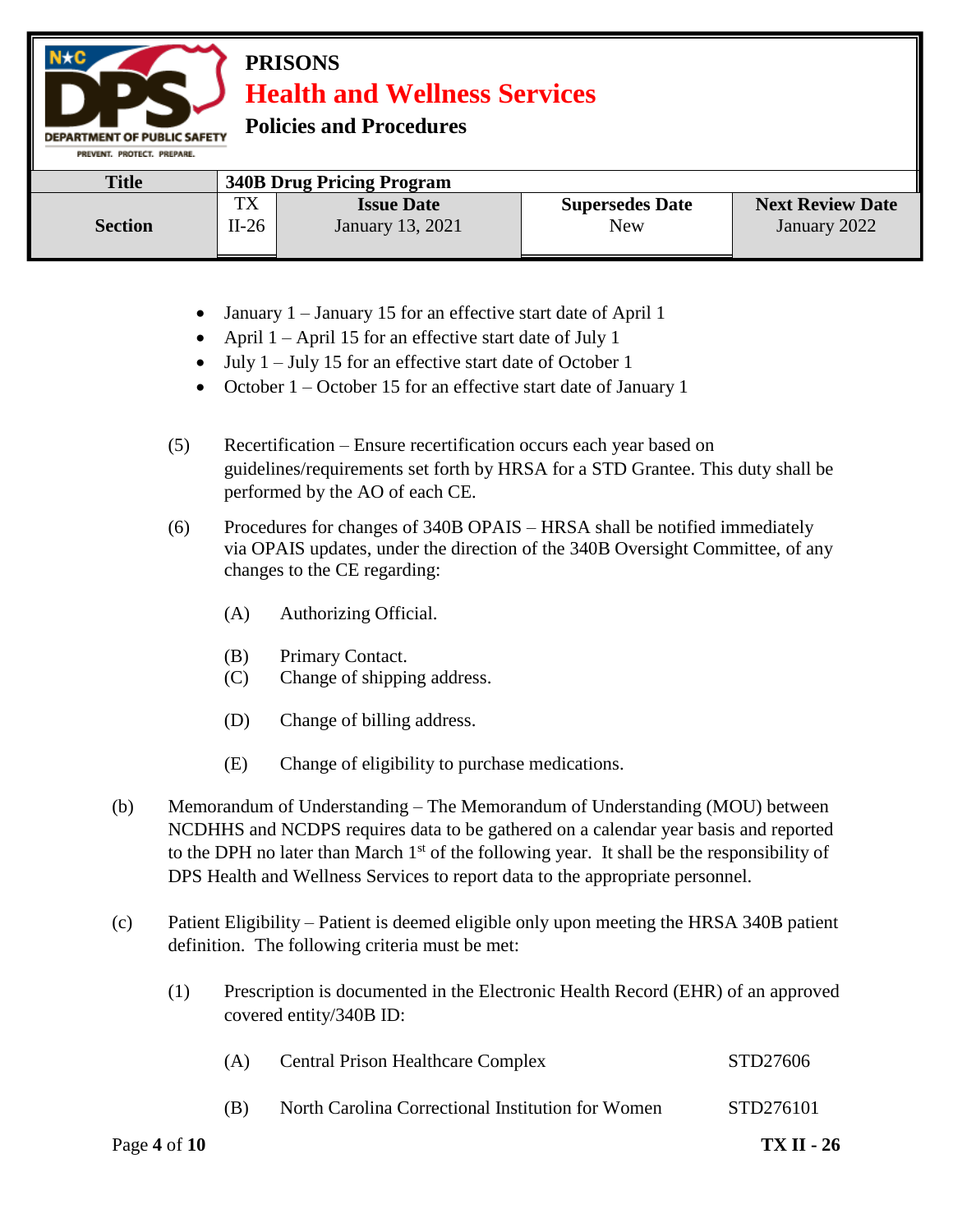#### **Policies and Procedures**

**MENT OF PUBLIC SAFETY** PREVENT. PROTECT. PREPARE

| <b>Title</b>   |         | <b>340B Drug Pricing Program</b> |                        |                         |
|----------------|---------|----------------------------------|------------------------|-------------------------|
| <b>Section</b> | TV      | <b>Issue Date</b>                | <b>Supersedes Date</b> | <b>Next Review Date</b> |
|                | $II-26$ | January 13, 2021                 | New                    | January 2022            |

| (C) | <b>Craven Correctional</b>    | STD28586 |
|-----|-------------------------------|----------|
| (D) | <b>Piedmont Correctional</b>  | STD28147 |
| (E) | <b>Foothills Correctional</b> | STD28655 |
| (F) | Polk Correctional             | STD27509 |

- (G) DPS ACDP Black Mountain Substance Abuse Treatment Center for Women STD28711
- (H) DPS ACDP Drug and Alcohol Recovery Treatment (DART) Cherry STD27530
- (2) Medication Distribution Medications for the patients of covered entities shall be ordered, received, dispensed, and distributed through a HRSA approved combined purchasing and distribution model from a centralized location.
- (3) Eligible Provider The prescription is written by a provider employed by a covered entity where the patient receives initial treatment.
- (4) Entity-Prescriber Relationship The relationship of provider and patient is established at the covered entity and documented in the EHR.
- (5) Scope of Grant An eligible provider with a covered entity performs a service consistent with the scope of the STD prevention services grant.
- (d) 340B Oversight Committee The committee is comprised of multiple department leads within DPS and shall have a vital role in the 340B Program. This committee shall provide guidance for program compliance, meet on a regular basis, review 340B rules/regulations/guidelines, identify audits necessary to conduct reviews of 340B compliance, approve corrective action plans, and oversee the program from an integrity view. The following department leads shall be seated on the committee: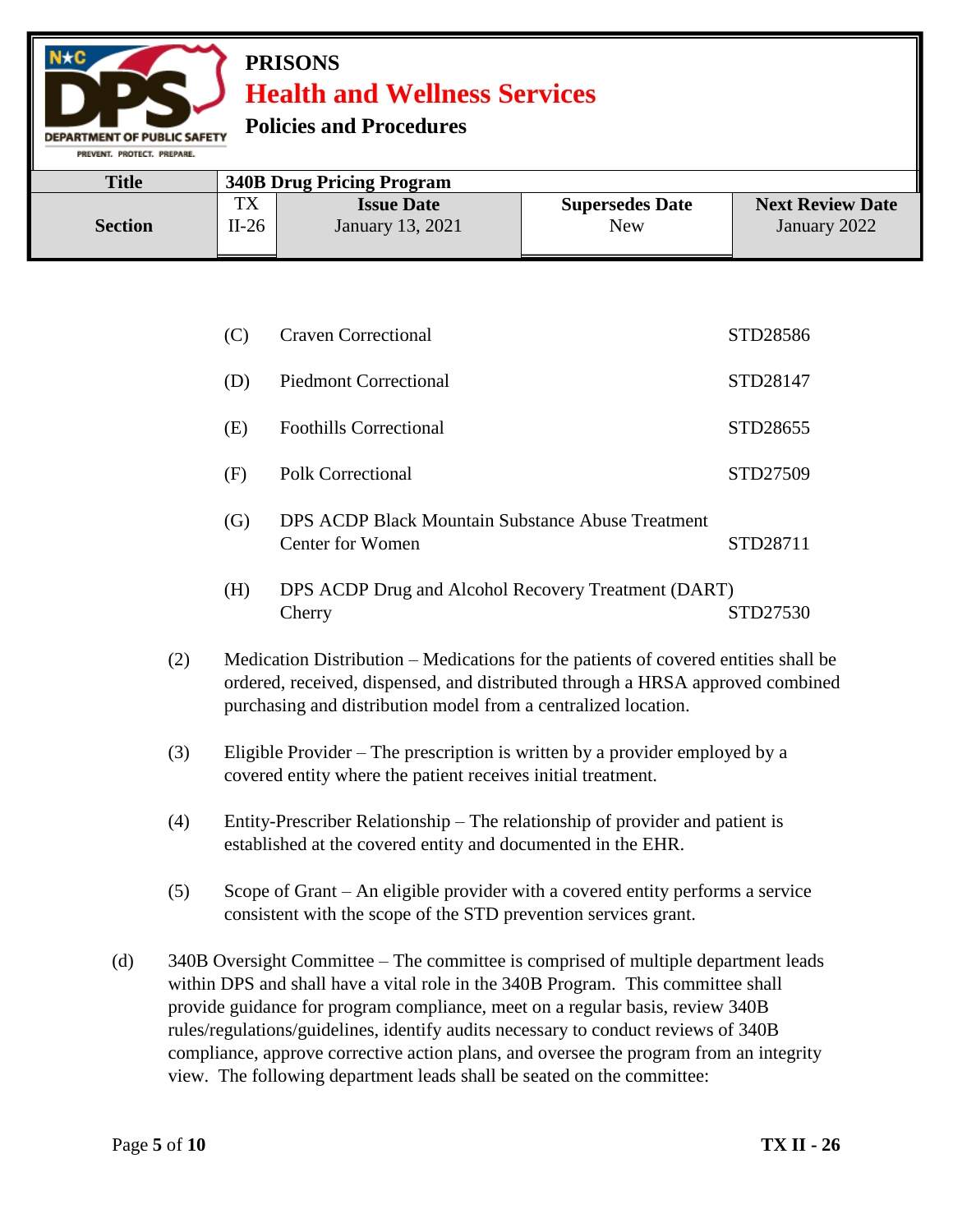**Policies and Procedures** 

**DEPARTMENT OF PUBLIC SAFETY** PREVENT. PROTECT. PREPARE.

| <b>Title</b>   | <b>340B Drug Pricing Program</b> |                   |                        |                         |  |
|----------------|----------------------------------|-------------------|------------------------|-------------------------|--|
| <b>Section</b> | <b>TX</b>                        | <b>Issue Date</b> | <b>Supersedes Date</b> | <b>Next Review Date</b> |  |
|                | $II-26$                          | January 13, 2021  | New                    | January 2022            |  |

- (1) Director of Health and Wellness Services.
- (2) Director of DPS Pharmacy Services.
- (3) Assistant Director of DPS Pharmacy Services.
- (4) 340B Consultant Pharmacist.
- (5) Chief Medical Officer.
- (6) Chief Nursing Officer.
- (7) Clinical Informatics Director.
- (8) Director of Administrative Services.
- (9) Director of Quality Assurance.
- (10) Deputy General Counsel.
- (11) Controller.
- (12) Contract Specialist/Purchasing and Logistics Office Authorizing Official.
- (13) Primary Contacts for each covered entity.
- (e) Education and Competency Ongoing education for staff and 340B Oversight Committee members shall be held annually. Education shall be completed, records kept according to organization policy, and records available for review upon request.
	- (1) The following education shall be completed by new hires into the Central Pharmacy:
		- (A) Employees shall watch<https://www.340bpvp.com/340b-education> "340B Drug Pricing Program", read the TX II-26 Policy and 340B SOPs, and acknowledge completion of all education.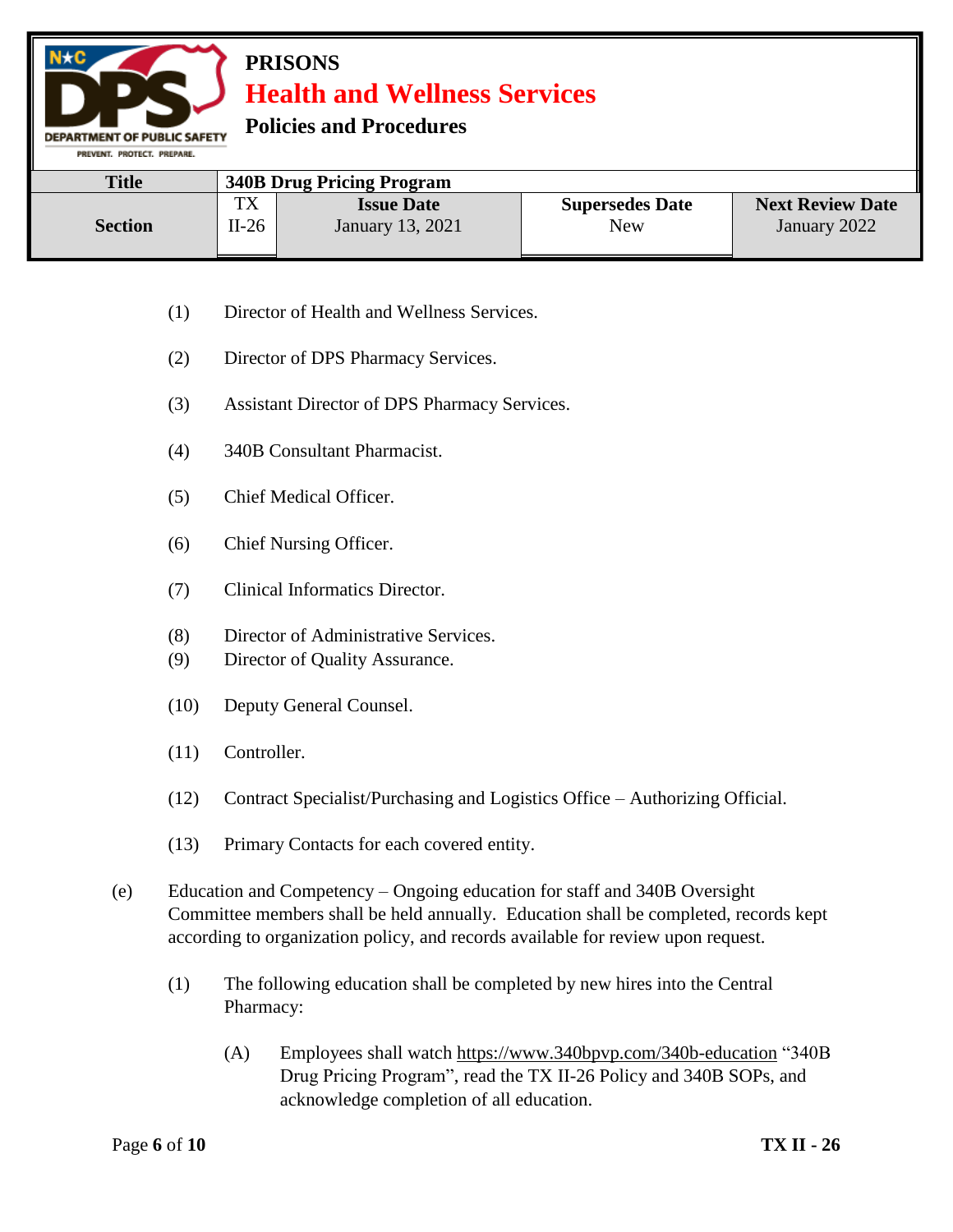### **PRISONS Health and Wellness Services Policies and Procedures DEPARTMENT OF PUBLIC SAFETY** PREVENT. PROTECT. PREPARE.

| <b>Title</b>   | <b>340B Drug Pricing Program</b> |                                       |                               |                                         |
|----------------|----------------------------------|---------------------------------------|-------------------------------|-----------------------------------------|
| <b>Section</b> | тv<br>ıΛ<br>$II-26$              | <b>Issue Date</b><br>January 13, 2021 | <b>Supersedes Date</b><br>New | <b>Next Review Date</b><br>January 2022 |

- (B) In addition, 340B Pharmacy staff shall complete specific modules within the 340B University OnDemand and acknowledge completion.
- (C) The 340B Consultant Pharmacist shall attend additional training as deemed necessary.
- (2) DPS/DAC Prisons employees shall read the TX II-26 Policy and 340B SOPs and acknowledge completion of all education.
- (3) The 340B Oversight Committee shall complete individual education set forth by the Apex Central Pharmacy and acknowledge completion.
- (f) Inventory Management Central Pharmacy 340B staff shall track all 340B drugs to prevent diversion. Medications purchased under a 340B registration shall be dispensed to patients that qualify as 340B eligible based on meeting the patient definition. The North Carolina Department of Public Safety Central Pharmacy will be the centralized distribution center for all DPS covered entities and will ensure the proper procurement and inventory of all 340B medications from wholesaler. Medications shall be dispensed to eligible patients by 340B trained staff. The inventory shall be managed by:
	- (1) Physical 340B clean inventory ordered only on 340B account.
	- (2) Monthly inventory blind counts on each 340B medication.
	- (3) Dispensed via prescription only.
	- (4) Tracking of NDC number for 340B medications during ordering/dispensing/returns.
	- (5) Waste and return medications shall be documented according to facility procedure.
- (g) Material Breach –Diversions identified through internal self-audits and independent external audits that exceed the relevant threshold and remain non-correctable within the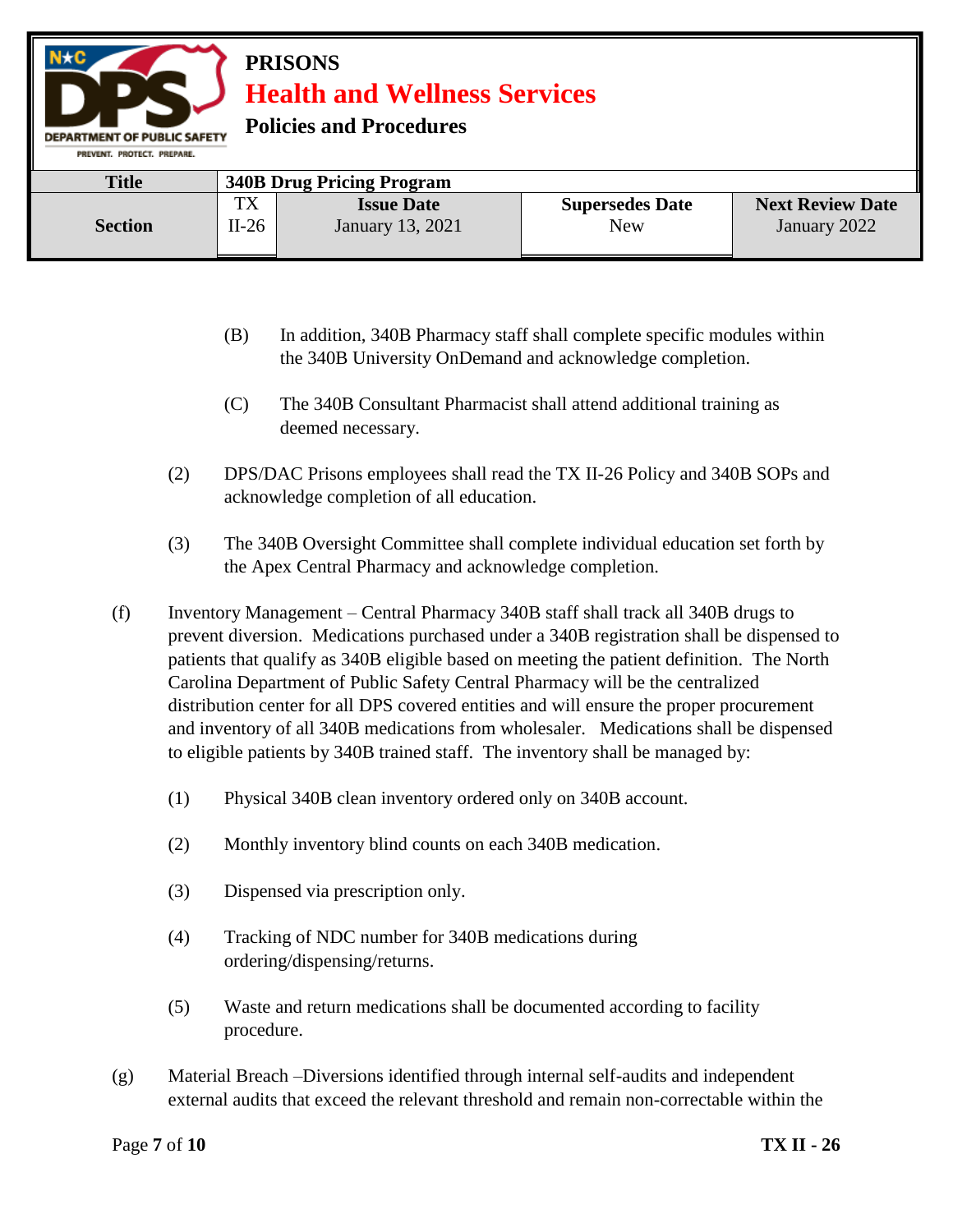

340B Oversight Committee defined timeframe of review, shall be immediately reported to HRSA and applicable manufacturers Upon report of a potentially material breach, it is the responsibility of the General Counsel's Office, in conjunction with the 340B Oversight Committee, to review and determine if a material breach occurred based on any of the audit findings related to any of the following threshold indicators: 340B purchases or impact to any one manufacturer, 340B inventory, audit samples, or prescription volume/prescription sample. If a potential breach is determined to be a material breach, the AO of the covered entity has the responsibility to notify HRSA as soon as reasonably possible. This notification will also contain any noncompliance of any part of the 340B Program for North Carolina Department of Public Safety. The AO of the covered entity shall self-disclose to HRSA and any applicable manufacturer based on the recommendation of the committee.

- (h) Monitoring/Auditing for Compliance Routine auditing shall be overseen by the 340B Consultant Pharmacist and records shall be available for review upon notification. Audits shall account for accuracy of program and prevention of diversion within the program. The following audits shall be completed and reported to the Assistant Director of DPS Pharmacy Services and Director of DPS Pharmacy Services on a monthly basis. The audited information shall also be made available to the 340B Oversight Committee on a quarterly basis and when deemed necessary.
	- (1) Apex Central Pharmacy Audits
		- (A) 340B OPAIS website for the accuracy and completeness of covered entity registrations.
		- (B) Reconciliation of 340B purchasing and dispensing to eligible patients.
		- (C) Reconciliation of 340B dispensed medication with eligible patient's EHR noting appropriate prescribing and documentation.
		- (D) Covered entity provider list for eligibility of writing authority.
		- (E) Inventory management.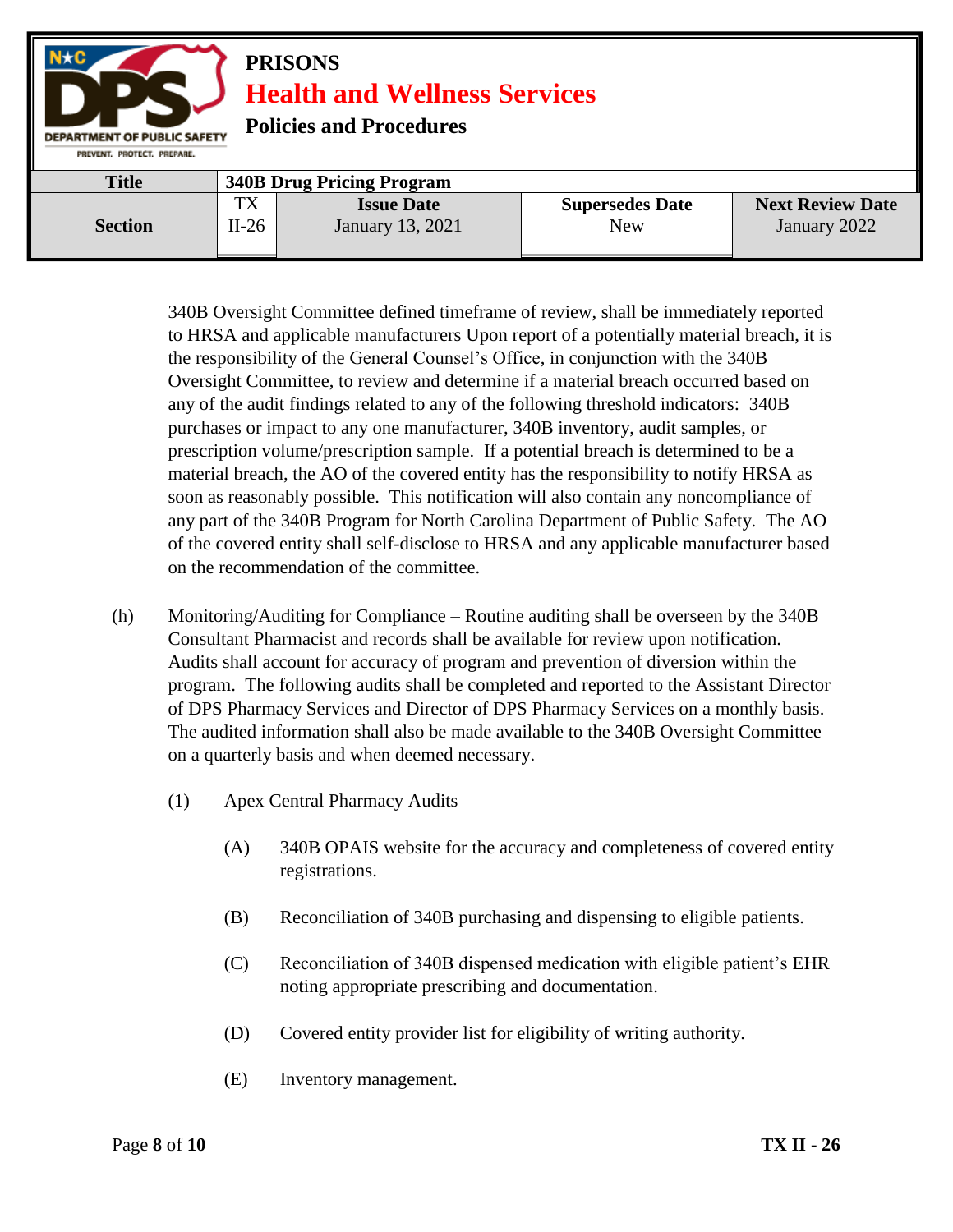| $N \star C$<br><b>PRISONS</b><br><b>Health and Wellness Services</b><br><b>Policies and Procedures</b><br><b>DEPARTMENT OF PUBLIC SAFETY</b><br>PREVENT, PROTECT, PREPARE. |               |                                       |                                      |                                         |  |
|----------------------------------------------------------------------------------------------------------------------------------------------------------------------------|---------------|---------------------------------------|--------------------------------------|-----------------------------------------|--|
| <b>Title</b>                                                                                                                                                               |               | <b>340B Drug Pricing Program</b>      |                                      |                                         |  |
| <b>Section</b>                                                                                                                                                             | TX<br>$II-26$ | <b>Issue Date</b><br>January 13, 2021 | <b>Supersedes Date</b><br><b>New</b> | <b>Next Review Date</b><br>January 2022 |  |

- (F) Audits as it relates to improvement and compliance of program.
- (2) Covered Entity Audits Ten percent (10%) of random prescriptions for the month shall be pulled on a monthly basis and shall be forwarded to a contact person at the covered entities. This person shall provide information back to Central Pharmacy as it relates to the following:
	- (A) Date of medication order.
	- (B) Date of medication receipt.
	- (C) Offender #/Name.
	- (D) Quantity received.
	- (E) Healthcare staff name and date of issuance to offender if a Keep on Person (KOP) medication.
- (i) Reinvestment of Cost Savings Apex Central Pharmacy shall track and report the cost Savings of the 340B Drug Pricing Program to the 340B Oversight Committee for reinvestment into the health care services for the NC DPS offenders.
- (j) Declared State of Emergency When a state of emergency is declared for North Carolina, all responsibilities/duties shall continue as set forth by policy. The writing of prescriptions, dispensing of prescriptions, and the validation process shall continue dependent on patient/provider relationship. Providers shall document encounters under a covered entity when patients are relocated to other facilities due to pending emergency and for the duration of the emergency.
- (k) Partnership between DPS and DHHS
	- (1) In accordance with North Carolina General Statute 143B 707.8, "Federal 340B Program – Department of Public Safety/Department of Health and Human Services partnership, the Department of Public Safety (DPS) shall establish and